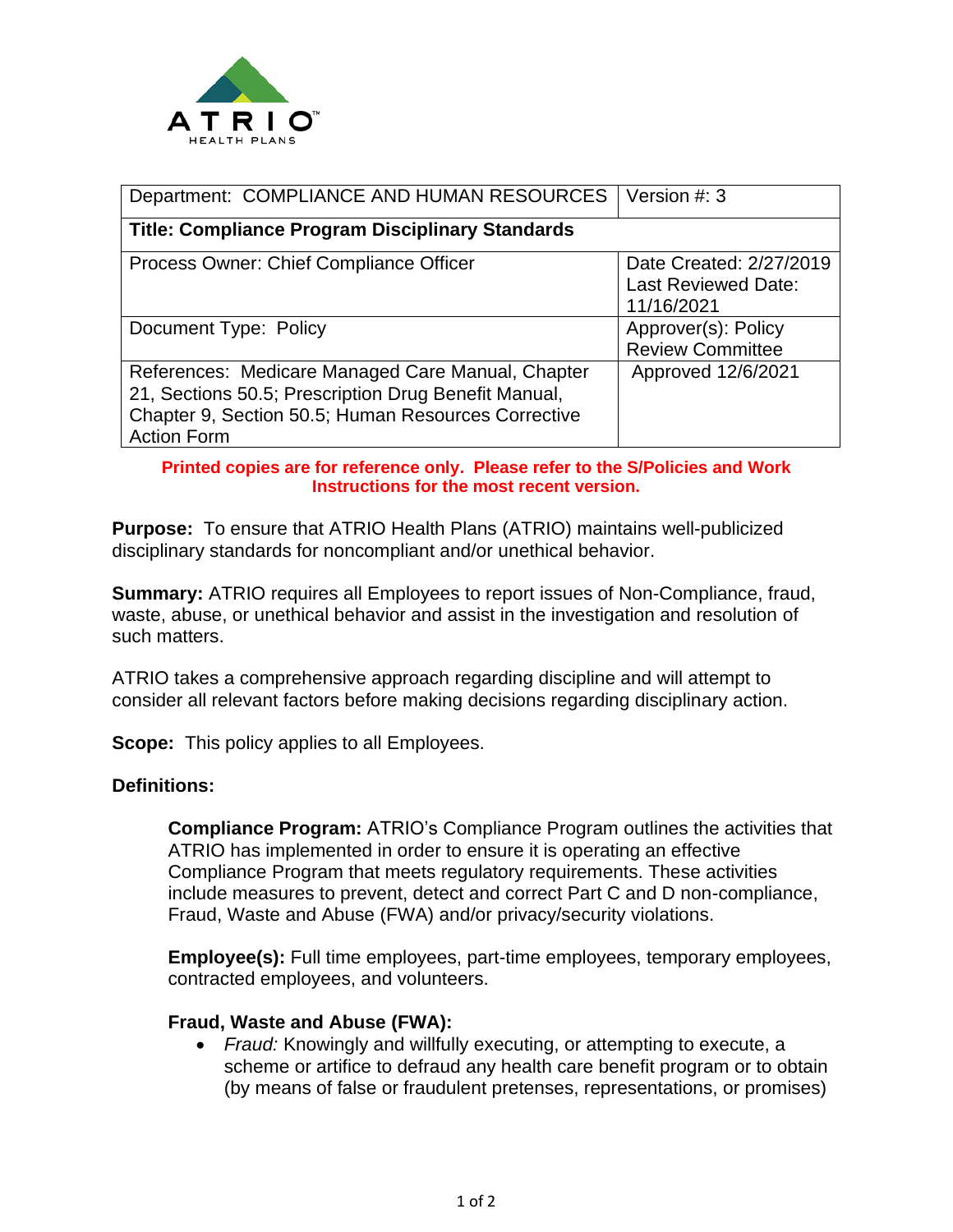any of the money or property owned by, or under the custody or control of, any health care benefit program.

- *Waste:* The overutilization of services or other practices that directly or indirectly, result in unnecessary costs to the Medicare program. Waste is generally not considered to be caused by criminally negligent actions but rather the misuse of resources.
- *Abuse:* Includes actions that may directly or indirectly, result in unnecessary costs to the Medicare Program, improper payment, payment for services that fail to meet professionally recognized standards of care, or services that are medically unnecessary. Abuse involves payment for items or services when there is no legal entitlement to that payment and the provider has not knowingly and/or intentionally misrepresented facts to obtain payment. Abuse cannot be differentiated categorically from fraud, because the distinction between "fraud" and "abuse" depends on facts and circumstances, intent and prior knowledge, and available evidence, among other factors.

**HIPAA violation** is a failure to comply with any aspect of HIPAA standards and provisions detailed in detailed in 45 CFR Parts 160, 162, and 164.

**Non-compliance** is failure to adhere to any laws, regulations, CMS requirements, contractual requirements, company policies and procedures, and/or ATRIO's Code of Conduct. Non-Compliance also means actions that may result in adverse impact to ATRIO members. Non-compliance includes but is not limited to:

- Members receiving untimely services or inaccurate plan information
- Inappropriate denial of benefits, services, medications
- Members being inappropriately held responsible for cost-sharing
- Failure to provide members access to due process (appeal)
- Failure to adhere to regulatory timeframes

Generally, a Corrective Action Plan (CAP) will be required when an issue of noncompliance results in one or more of the following:

- Regulatory or Contractual violations
- Measurable beneficiary/member harm (financial liability, inability to access drugs or benefits)
- Repetitive/systemic issues, rather than a one-time occurrence

Issues that fall outside of the above parameters should be documented and addressed by the applicable operational owner(s) in a Process Improvement Plan (PIP).

### **Policy:**

# **Employee Responsibilities-**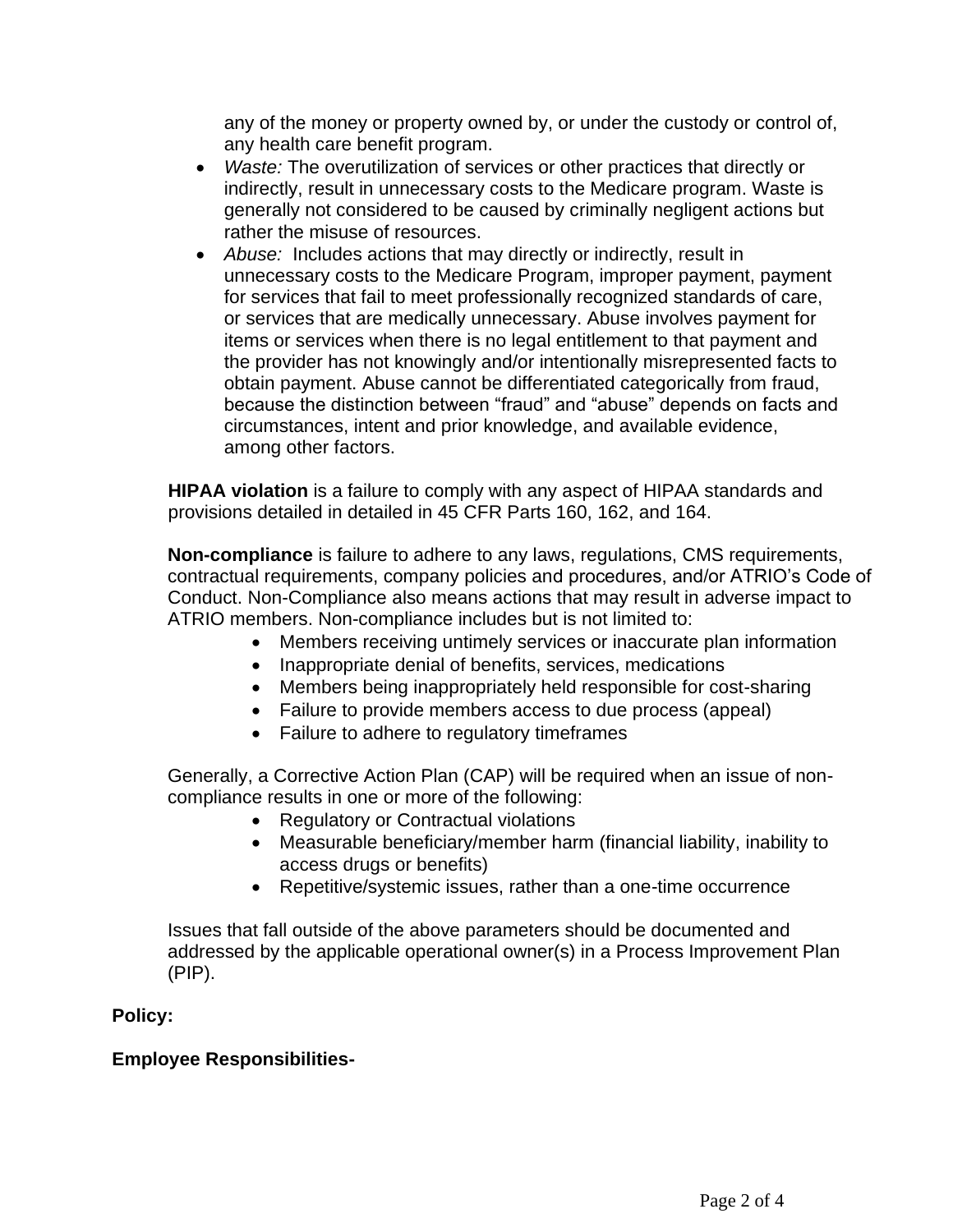ATRIO requires all Employees to support and comply with the Employee Handbook, ATRIO Code of Conduct, Compliance Program, and all Compliance policies and Work Instructions. ATRIO's Employee Handbook, Code of Conduct, Compliance Program, and all Compliance policies are distributed to new Employees within 90 days of hire or contracting, when there are changes, and at least annually.

## **ATRIO Employees must:**

- Participate in required general compliance, Fraud, Waste and Abuse (FWA) and Privacy/Security training within 90 days of hire or contracting, and at least annually;
- Report suspected or detected incidents of Non-Compliance, including FWA, HIPAA Violation and/or unethical behavior;
- Cooperate with audits, investigations, and document department actions to remediate and correct any potential or actual Non-Compliance, FWA, or HIPAA violation; and
- Provide evidence upon request and ensure that documentation of corrective or remediation is documented and available for future audit.

ATRIO maintains a policy of non-intimidation and non-retaliation for good faith participation in the ATRIO Compliance Program. This includes, but is not limited to:

- Reporting actual or suspected Noncompliance, FWA, HIPAA violation(s) and/or unethical behavior; and/or
- Participating in the investigation of such issues, conducting self-evaluations, audits and remedial actions.

# **Disciplinary Standards:**

ATRIO timely, fairly, and consistently enforces these disciplinary standards when noncompliant and/or non-ethical behavior is detected.

For issues of Non-compliance, ATRIO may impose one or more of the following disciplinary actions in a timely manner to effectively stop the activity or correct the behavior:

- Education and training;
- Payment suspension as part of an ongoing investigation;
- Termination of employment or contract;
- Corrective Action Plan;
- Revision of Policy, Procedures and/or implement monitoring;
- Prepayment review of claims, as part of an ongoing investigation;
- Recommendations to add or modify system edits;
- Recoup improper claim payments; and/or
- Referral to the appropriate regulatory agency or law enforcement.

ATRIO is committed to appropriate corrective action to prevent future reoccurrences. If an Employee fails to comply with the standards set forth in this Policy, ATRIO will